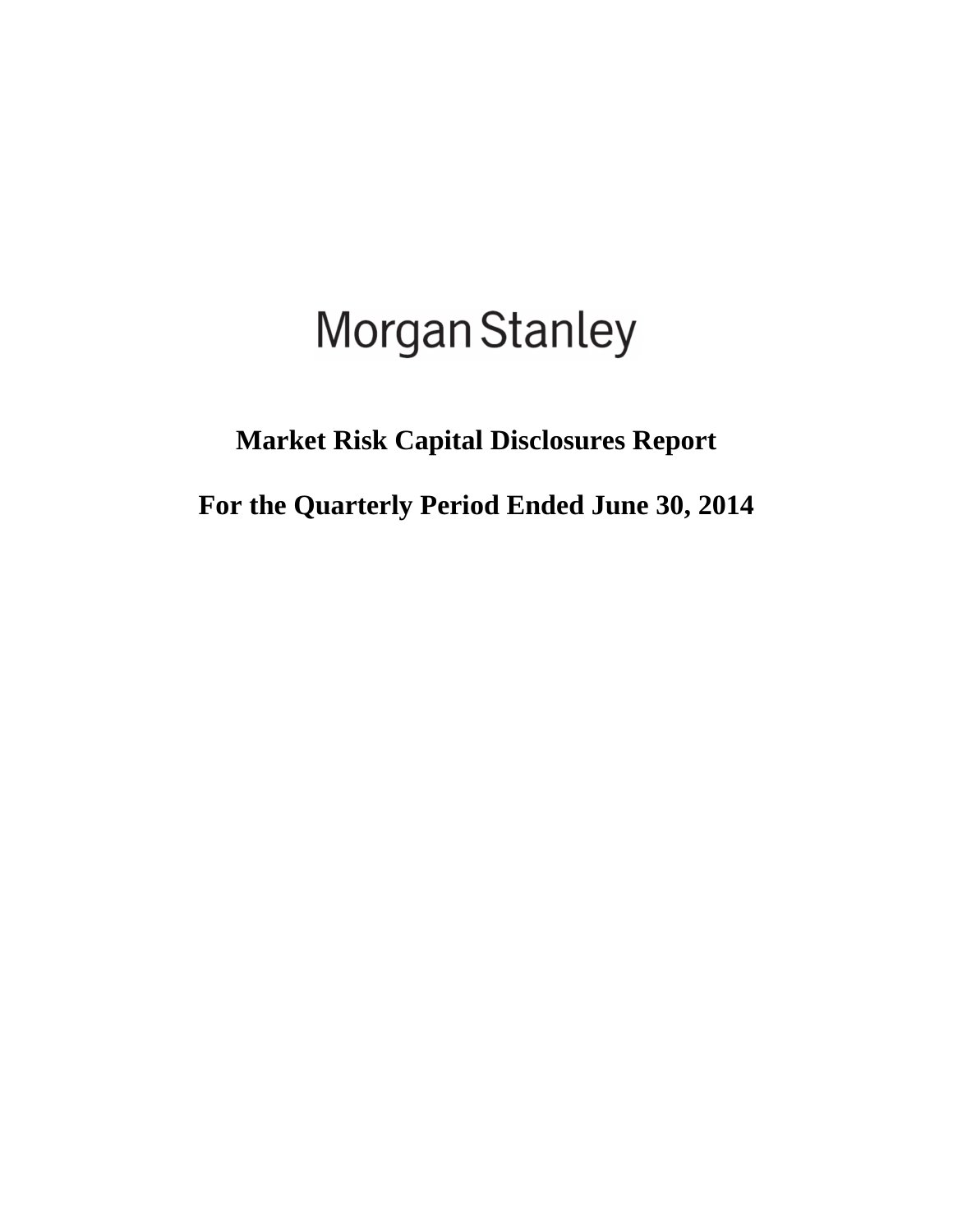## Morgan Stanley

#### MARKET RISK CAPITAL DISCLOSURES REPORT

For the quarterly period ended June 30, 2014

|                | Table of Contents<br>Page                      |                |
|----------------|------------------------------------------------|----------------|
|                | <b>Part I</b> -Overview                        |                |
| 1              |                                                |                |
|                | <b>Part II—Market Risk Capital Disclosures</b> |                |
|                |                                                |                |
| $\overline{2}$ |                                                |                |
| 2.1            |                                                | $\overline{2}$ |
| 2.2            |                                                | 3              |
| 2.3            |                                                | 5              |
| 2.4            |                                                | 5              |
| 2.5            |                                                | 5              |
| 2.6            |                                                | 6              |
| 2.7            |                                                | 6              |
| 3              |                                                |                |
| 3.1            |                                                |                |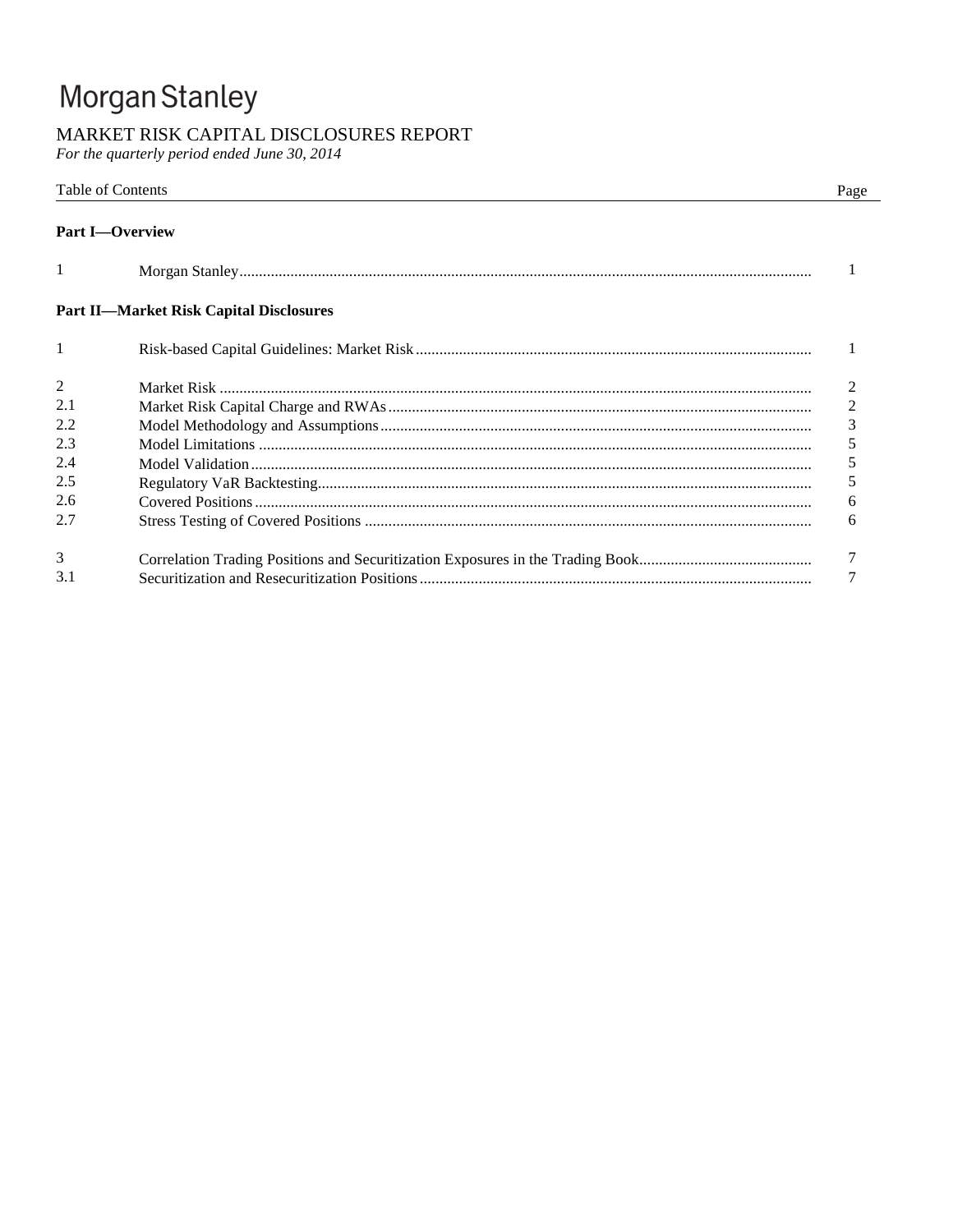#### **MORGAN STANLEY Market Risk Capital Disclosures Report For the Quarterly Period Ended June 30, 2014**

#### **Part I—Overview**

#### **1 Morgan Stanley**

Morgan Stanley is a global financial services firm that, through its subsidiaries and affiliates, provides its products and services to a large and diversified group of clients and customers, including corporations, governments, financial institutions and individuals. The Company is a financial holding company regulated by the Board of Governors of the Federal Reserve System (the "Federal Reserve") under the Bank Holding Company Act of 1956, as amended. Unless the context otherwise requires, the terms "Morgan Stanley" or the "Company" mean Morgan Stanley (the "Parent") together with its consolidated subsidiaries. The Federal Reserve establishes capital requirements for the Company, including well-capitalized standards, and evaluates the Company's compliance with such capital requirements. The Office of the Comptroller of the Currency ("OCC") establishes similar capital requirements and standards for Morgan Stanley Bank, N.A. and Morgan Stanley Private Bank, National Association ("U.S. Banks").

#### **Part II—Market Risk Capital Disclosures**

#### **1 Risk-based Capital Guidelines: Market Risk**

The U.S. banking regulators have comprehensively revised their risk-based and leverage capital framework to implement many aspects of the Basel III capital standards established by the Basel Committee on Banking Supervision ("Basel Committee"). The U.S. banking regulators' revised capital framework is referred to herein as "Basel III." In July 2013, the U.S. banking regulators issued a final rule to implement many aspects of Basel III ("U.S. Basel III"). Although the Company and its U.S. Banks became subject to the U.S. Basel III beginning on January 1, 2014, certain aspects of the U.S. Basel III will be phased in over several years. Prior to January 1, 2014, the Company and its U.S. Banks calculated regulatory capital ratios using the U.S. banking regulators' Basel I-based rules as supplemented by rules that implement the Basel Committee's market risk capital framework amendment, commonly referred to as "Basel 2.5." The Company became subject to Basel 2.5 on January 1, 2013, which increased the capital requirements for securitizations and correlation trading positions within the Company's trading book, as well as incorporated add-ons for stressed Value-at-Risk ("VaR") and incremental risk requirements ("Basel 2.5 market risk capital framework amendment"). On February 21, 2014, the Federal Reserve and the OCC approved the Company's and its U.S. Banks' completion of the parallel run process for an advanced internal ratingsbased approach for calculating credit risk-weighted assets ("RWAs") and advanced measurement approaches for calculating operational RWAs, as supplemented by advanced market RWAs calculated under Basel III (the "Advanced Approach") framework. The U.S. Basel III, including the Advanced Approach, modified the Basel 2.5 market risk capital framework amendment in certain respects. For further discussion of the regulatory capital framework applicable to the Company and the Company's U.S. Banks and the Company's required capital, see "Management's Discussion and Analysis of Financial Condition and Results of Operations—Liquidity and Capital Resources—Regulatory Requirements" in Part I, Item 2 of the Company's Quarterly Report on Form 10-Q for the quarter ended June 30, 2014 ("Form 10-Q").

The U.S. Basel III requires banking organizations to make qualitative and quantitative disclosures regarding their market risk capital on a quarterly basis ("Pillar 3 Disclosures for Market Risk"). This report contains the Company's Pillar 3 Disclosures for Market Risk for the quarter ended June 30, 2014, in accordance with the U.S. Basel III, 12 C.F.R. § 217.212.

The Company's Pillar 3 Disclosures for Market Risk are not required to be, and have not been, audited by the Company's independent registered public accounting firm. The Company's Pillar 3 Disclosures for Market Risk were based on the Company's current understanding of the U.S. Basel III and other factors, which may be subject to change as the Company receives additional clarification and implementation guidance from regulators relating to the U.S. Basel III, and as the interpretation of the final rule evolves over time. Some measures of exposures contained in this report may not be consistent with accounting principles generally accepted in the United States of America ("U.S. GAAP"), and may not be comparable with measures reported in the Company's Annual Report on Form 10-K for the year ended December 31, 2013 ("Form 10-K") and the Form 10-Q.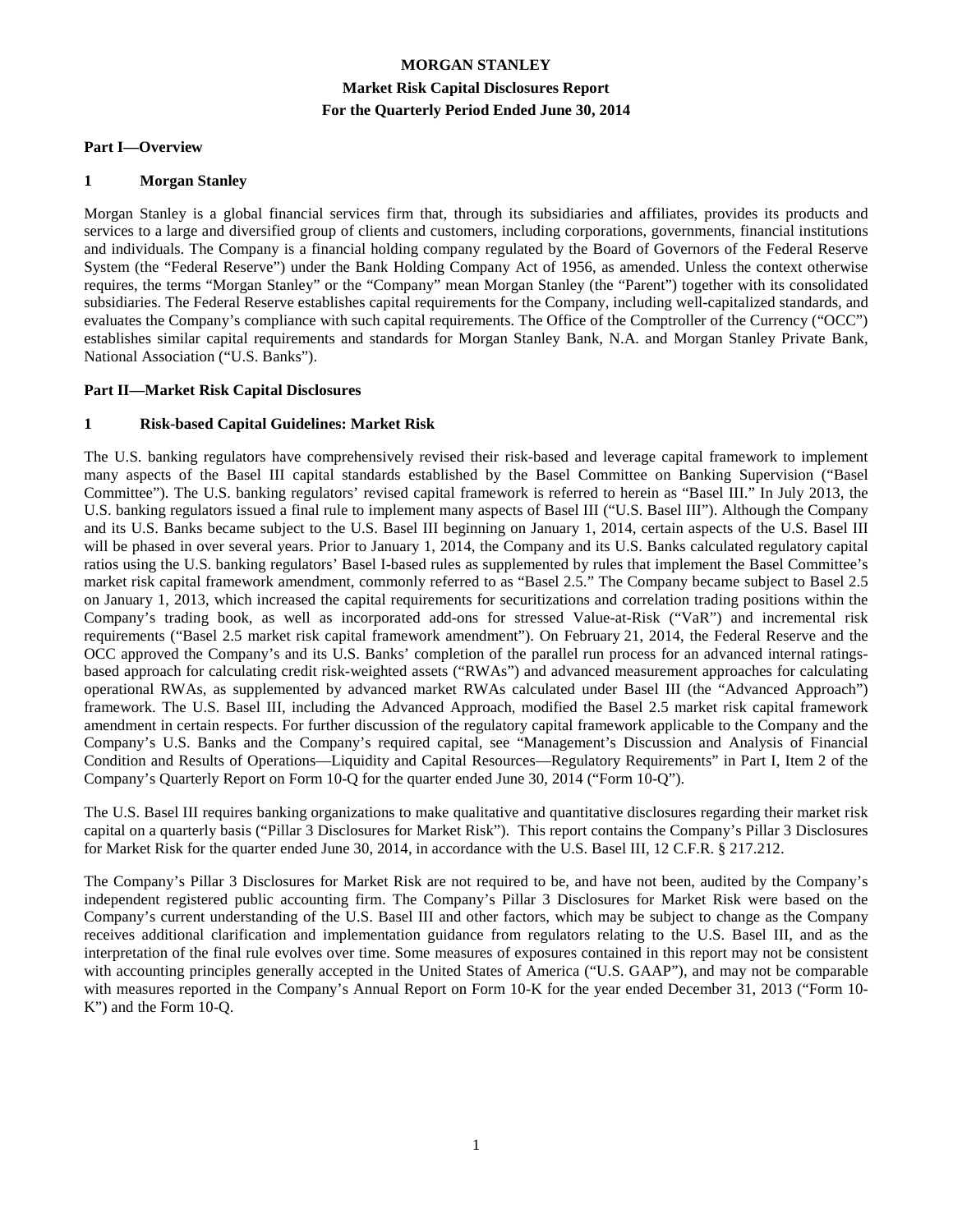#### **MORGAN STANLEY Market Risk Capital Disclosures Report For the Quarterly Period Ended June 30, 2014**

#### **2 Market Risk**

Market risk refers to the risk that a change in the level of one or more market prices, rates, indices, implied volatilities (the price volatility of the underlying instrument imputed from option prices), correlations or other market factors, such as market liquidity, will result in losses for a position or portfolio. Generally, the Company incurs market risk as a result of trading, investing and client facilitation activities, principally within the Institutional Securities business segment where the substantial majority of the Company's market risk capital is required. In addition, the Company incurs trading-related market risk within the Wealth Management business segment. The Investment Management business segment incurs principally Non-trading market risk primarily from investments in real estate funds and investments in private equity vehicles.

#### **2.1 Market Risk Capital Charge and RWAs**

The following table presents the total market risk capital charge and RWAs in accordance with the Advanced Approach, categorized by component type.

|                                                          | At June 30, 2014      |             |  |
|----------------------------------------------------------|-----------------------|-------------|--|
| <b>Components of Market Risk Capital Charge and RWAs</b> | <b>Capital Charge</b> | <b>RWAs</b> |  |
|                                                          | (dollars in millions) |             |  |
|                                                          | 732 \$                | 9.153       |  |
|                                                          | 2.614                 | 32,672      |  |
|                                                          | 1.286                 | 16,081      |  |
|                                                          | 359                   | 4,484       |  |
|                                                          | 4.991 \$              | 62,390      |  |
|                                                          | 2.429                 | 30.365      |  |
|                                                          | 944                   | 11.795      |  |
|                                                          | 1,780                 | 22,250      |  |
|                                                          | 5,153 \$              | 64,410      |  |
|                                                          | $10.144$ \$           | 126.800     |  |

 $\overline{\phantom{a}}$  , where  $\overline{\phantom{a}}$ (1) Per regulatory requirements, the daily average of the previous 60 business days from the period-end date is utilized in the capital equation.

(2) Per regulatory requirements, the weekly average of the previous 12 weeks from the period-end date is utilized in the capital equation.

(3) Other Standardized Charges include non-securitization specific risk charges calculated using regulatory-prescribed risk-weighting factors for certain debt and equity positions. The prescribed risk-weighting factors are generally based on, among other things, the Organization for Economic Cooperation and Development's country risk classifications for the relevant home country (in the case of public sector and depository institution debt positions), the remaining contractual maturity and internal assessments of creditworthiness.

#### **Market RWAs Rollforward**

The following table rolls forward the Company's market RWAs under the Basel 2.5 market risk capital framework amendment at March 31, 2014 to its market RWAs under the U.S. Basel III at June 30, 2014.

| <b>Market RWAs Rollforward</b> | <b>Ouarter Ended</b><br>June 30, 2014 |  |
|--------------------------------|---------------------------------------|--|
|                                | (dollars in millions)                 |  |
|                                | 119.456                               |  |
|                                | (5,311)                               |  |
|                                | 12,655                                |  |
|                                | 7,344                                 |  |
|                                | 126.800                               |  |

 $\overline{\phantom{a}}$ (1) Portfolio movement refers to changes in positions and market movements.

(2) The publication of the U.S. Basel III resulted in certain impacts to the market RWAs, primarily the removal of credit valuation adjustment ("CVA") hedges as eligible trading positions due to the clarification in the definition of covered position.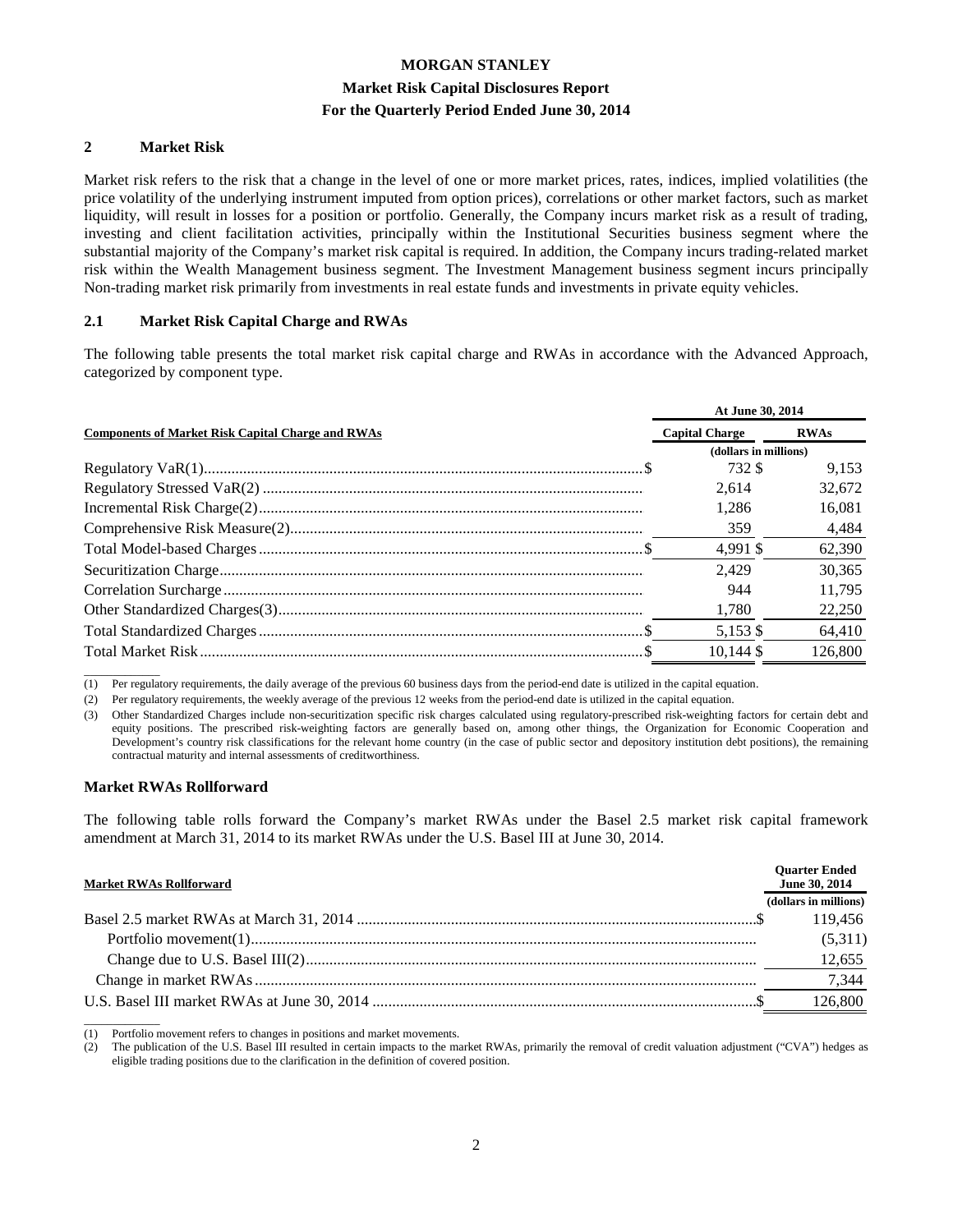#### **Market Risk Capital Disclosures Report For the Quarterly Period Ended June 30, 2014**

The Company's total market RWAs at June 30, 2014 were \$126,800 million compared to \$119,456 million at March 31, 2014. This increase was primarily driven by the exclusion of CVA hedges from the trading book population as a result of the U.S. Basel III definition of covered position. This was partially offset by a reduction in exposure to credit spread products.

#### **2.2 Model Methodology and Assumptions**

#### **Regulatory VaR**

The Company estimates VaR using a model based on volatility-adjusted historical simulation for general market risk factors and Monte Carlo simulation for name-specific risk in corporate shares, bonds, loans and related derivatives. The model constructs a distribution of hypothetical daily changes in the value of trading portfolios based on the following: historical observation of daily changes in key market indices or other market risk factors; and information on the sensitivity of the portfolio values to these market risk factor changes. The Company's VaR model uses four years of historical data with a volatility adjustment to reflect current market conditions.

The Company utilizes the same VaR model for both risk management purposes as well as regulatory capital calculations. The portfolio of positions used for the Company's VaR for risk management purposes ("Management VaR") differs from that used for regulatory capital requirements ("Regulatory VaR"), as it contains certain positions which are excluded from Regulatory VaR. Examples include loans that are fair valued and associated hedges, as well as counterparty credit valuation adjustments. Additionally, the Company's Management VaR excludes certain positions contained in its Regulatory VaR, such as hedges to counterparty exposures related to the Company's own credit spread.

For regulatory capital purposes, Regulatory VaR is computed at a 99% level of confidence over a 10-day time horizon. The Company's Management VaR is computed at a 95% level of confidence over a one-day time horizon, which is a useful indicator of possible trading losses resulting from adverse daily market moves. For more information about the Company's Management VaR model, related statistics and limit monitoring process, see "Quantitative and Qualitative Disclosures about Market Risk—Risk Management—Market Risk" in Part II, Item 7A of the Form 10-K and Part I, Item 3 of the Form 10-Q.

The following table presents the period-end, daily average, high and low Regulatory VaR by risk category for a 10-day holding period for the quarter ended June 30, 2014. Additionally, the daily average Regulatory VaR for a one-day holding period is shown for comparison. The metrics below are calculated over the calendar quarter and therefore may not coincide with the period applied in the capital calculations.

#### **Regulatory VaR Table 99% Regulatory VaR Quarter Ended June 30, 2014 One-Day Holding Period 10-Day Holding Period Daily Average(1) Period End Daily Average(1) High Low (dollars in millions)** Interest rate ................................................................ \$ 31 \$ 91 \$ 98 \$ 117 \$ 84 Credit spread ................................................................ 47 155 150 165 126 Equity price ................................................................ 26 94 81 98 68 Foreign exchange rate ................................................................ 16 49 50 83 35 Commodity price ................................................................ 30 84 94 111 81 Less: Diversification benefit(2)(3) ................................ (73) (212) (229) N/A N/A Total Regulatory VaR ................................................................ \$ 77 \$ 261 \$ 244 \$ 275 \$ 212

 $\overline{\phantom{a}}$  , where  $\overline{\phantom{a}}$ (1) The daily average shown is calculated over the entire quarter. Per regulatory requirements, the daily average of the previous 60 business days from the periodend date is utilized in the capital calculation.

(2) Diversification benefit equals the difference between the total Regulatory VaR and the sum of the component VaRs. This benefit arises because the simulated one-day losses for each of the components occur on different days; similar diversification benefits also are taken into account within each component.

(3) N/A–Not Applicable. The high and low VaR values for the total Regulatory VaR and each of the component VaRs might have occurred on different days during the quarter, and therefore the diversification benefit is not an applicable measure.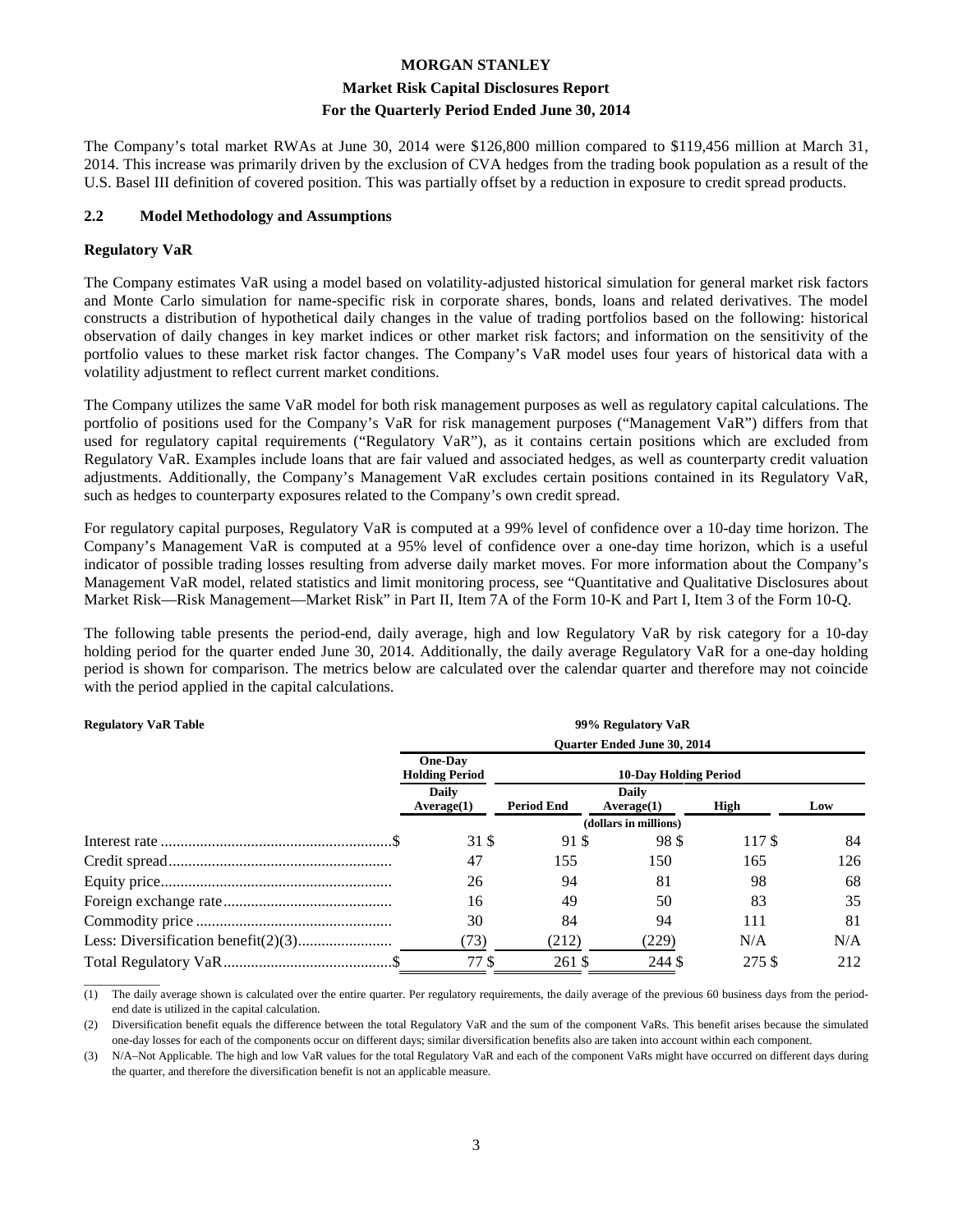#### **Market Risk Capital Disclosures Report**

#### **For the Quarterly Period Ended June 30, 2014**

#### **Regulatory Stressed VaR**

Regulatory Stressed VaR is calculated using the same methodology and portfolio composition as Regulatory VaR. However, Regulatory Stressed VaR is based on a continuous one-year historical period of significant market stress, appropriate to the Company's portfolio. The Company's selection of the one year stressed window is evaluated on an ongoing basis.

The following table presents the period-end, weekly average, high and low Regulatory Stressed VaR for a 10-day holding period for the quarter ended June 30, 2014. Additionally, the average Regulatory Stressed VaR for a one-day holding period is shown for comparison. The metrics below are calculated over the calendar quarter and therefore may not coincide with the period applied in the capital calculations.

| <b>Regulatory Stressed VaR Table</b> |                                  |                   | 99% Regulatory Stressed VaR        |          |     |
|--------------------------------------|----------------------------------|-------------------|------------------------------------|----------|-----|
|                                      |                                  |                   | <b>Ouarter Ended June 30, 2014</b> |          |     |
|                                      | One-Day<br><b>Holding Period</b> |                   | <b>10-Day Holding Period</b>       |          |     |
|                                      | Weekly                           | Weekly            |                                    |          |     |
|                                      | Average(1)                       | <b>Period End</b> | Average(1)                         | High     | Low |
|                                      |                                  |                   | (dollars in millions)              |          |     |
|                                      | 271 \$                           | 1.018 \$          | 856 \$                             | 1.018 \$ | 675 |

 $\overline{\phantom{a}}$  , where  $\overline{\phantom{a}}$ The weekly average shown is calculated over the entire quarter. Per regulatory requirements, the weekly average of the previous 12 weeks from the period-end date is utilized in the capital calculation.

#### **Incremental Risk Charge**

The Incremental Risk Charge ("IRC") is an estimate of default and migration risk of unsecuritized credit products in the trading book. The IRC also captures recovery risk, and assumes that average recoveries are lower when default rates are higher. A Monte Carlo simulation-based model is used to calculate the IRC at a 99.9% level of confidence over a one-year time horizon. A constant level of risk assumption is imposed which ensures that all positions in the IRC portfolio are evaluated over the full one-year time horizon.

The IRC model differentiates the underlying traded instruments by liquidity horizons, with the minimum liquidity horizon set to 3 months. Lower rated issuers receive longer liquidity horizons of between 6 and 12 months. In addition to the ratingsbased liquidity horizon, the Company also applies liquidity horizon penalties to positions that are deemed concentrated.

The following table presents the period-end, weekly average, high and low IRC for the quarter ended June 30, 2014. The metrics below are calculated over the calendar quarter and therefore may not coincide with the period applied in the capital calculations.

#### **Incremental Risk Charge Table**

| <b>Ouarter Ended June 30, 2014</b> |                       |         |      |
|------------------------------------|-----------------------|---------|------|
| Weekly                             |                       |         |      |
| <b>Period End</b>                  | Average(1)            | High    | Low  |
|                                    | (dollars in millions) |         |      |
| .108S                              | 1.278 \$              | 1.424 S | .108 |

 $\overline{\phantom{a}}$ (1) The weekly average shown is calculated over the entire quarter. Per regulatory requirements, the weekly average of the previous 12 weeks from the period-end date is utilized in the capital calculation.

#### **Comprehensive Risk Measure**

The Comprehensive Risk Measure ("CRM") is an estimate of risk in the correlation trading portfolio, taking into account credit spread, correlation, basis, recovery and default risks. A Monte Carlo simulation-based model is used to calculate the CRM at a 99.9% level of confidence over a one-year time horizon, applying the constant level of risk assumption.

All positions in the CRM portfolio are given a liquidity horizon of 6 months.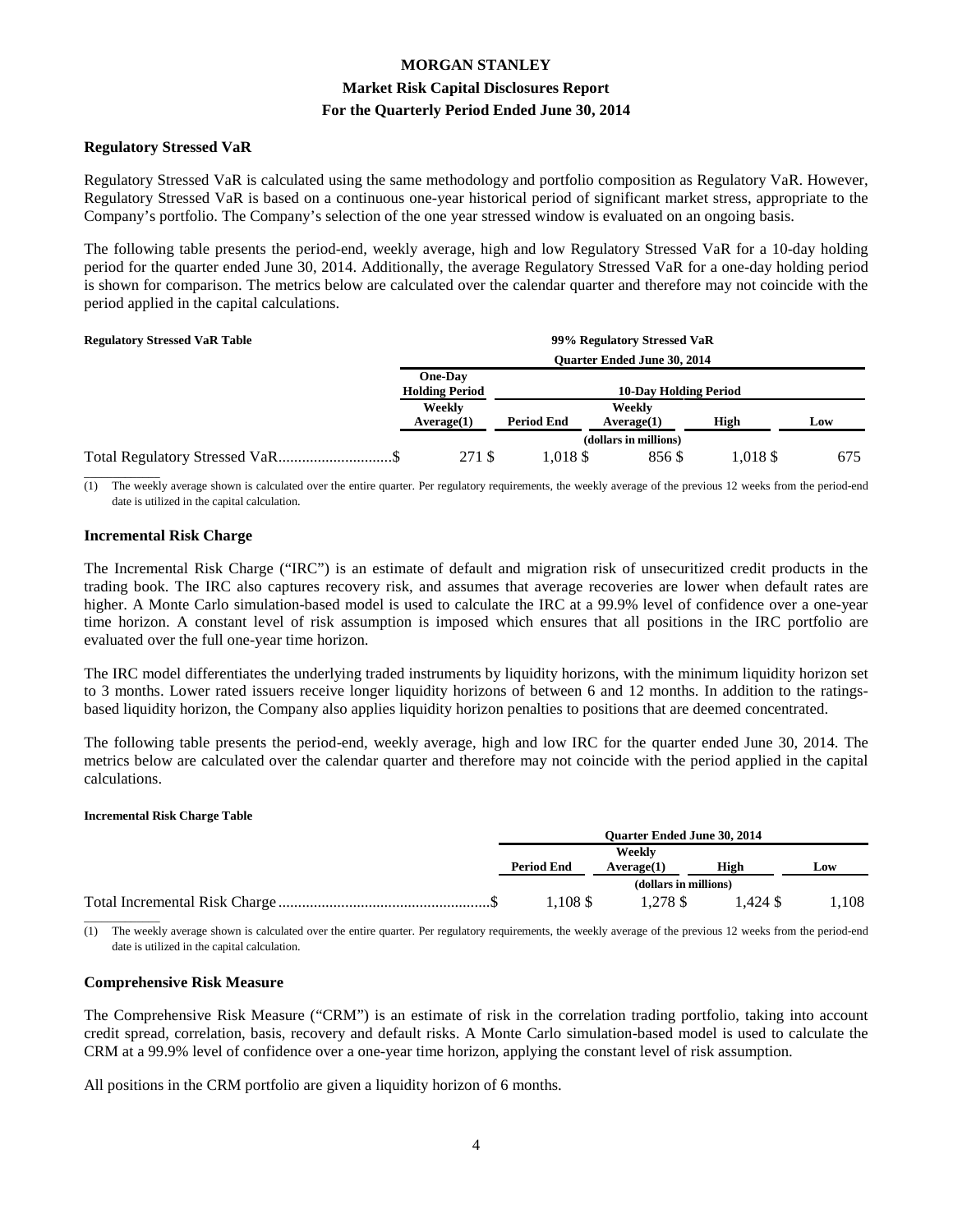### **Market Risk Capital Disclosures Report**

#### **For the Quarterly Period Ended June 30, 2014**

Positions eligible for CRM are also subject to an 8% capital surcharge, which is referred to as the "Correlation Surcharge" in the Components of Market Risk Capital Charge and RWAs table in Part II, Section 2.1.

The following table presents the period-end, weekly average, high and low CRM for the quarter ended June 30, 2014. The metrics below are calculated over the calendar quarter and therefore may not coincide with the period applied in the capital calculations.

#### **Comprehensive Risk Measure Table**

| <b>Ouarter Ended June 30, 2014</b> |                       |       |     |
|------------------------------------|-----------------------|-------|-----|
| Weekly                             |                       |       |     |
| <b>Period End</b>                  | Average(1)            | High  | Low |
|                                    | (dollars in millions) |       |     |
| 359 S                              | 315 S                 | 359 S | 291 |
|                                    |                       |       |     |

(1) The weekly average shown is calculated over the entire quarter. Per regulatory requirements, the weekly average of the previous 12 weeks from the period-end date is utilized in the capital calculation.

#### **2.3 Model Limitations**

The Company uses VaR and Stressed VaR as components in a range of risk management tools. Among their benefits, VaR models permit estimation of a portfolio's aggregate market risk exposure, incorporating a range of varied market risks and portfolio assets. However, VaR has various limitations, which include, but are not limited to: use of historical changes in market risk factors, which may not be accurate predictors of future market conditions, and may not fully incorporate the risk of extreme market events that are outsized relative to observed historical market behavior or reflect the historical distribution of results beyond the 99% confidence interval; and reporting of losses over a defined time horizon, which does not reflect the risk of positions that cannot be liquidated or hedged over that defined horizon.

The Company also uses IRC and CRM models to measure default and migration risk of credit spread and correlation products in the trading book. Among their benefits, these models permit estimation of a portfolio's aggregate exposure to default and migration risk, incorporating a range of market risk factors in a period of financial stress. However, the IRC and CRM models have various limitations, which include, but are not limited to: use of historical default rates, credit spread movements, correlation and recovery rates, which may not be accurate predictors of future credit environments, and may not fully incorporate the risk of extreme credit events that are outsized relative to observed historical behavior or reflect the historical distribution of results beyond the 99.9% confidence interval.

Regulatory VaR, Regulatory Stressed VaR, IRC and CRM numbers are not readily comparable across firms because of differences in the firms' portfolios, modeling assumptions and methodologies. In IRC and CRM, those differences may be particularly pronounced because of the long risk horizon measured by those models as well as the difficulty in performing backtesting. These differences can result in materially different numbers across firms for similar portfolios. As a result, the model-based numbers tend to be more useful when interpreted as indicators of trends in a firm's risk profile rather than as an absolute measure of risk to be compared across firms.

#### **2.4 Model Validation**

The Company validates its Regulatory VaR model, Regulatory Stressed VaR model, IRC model and CRM model on an ongoing basis. The Company's model validation process is independent of the internal models' development, implementation and operation. The validation process includes, among other things, an evaluation of the conceptual soundness of the internal models.

The Company's Regulatory VaR model, Regulatory Stressed VaR model, IRC model and CRM model have all been approved for use by the Company's regulators.

#### **2.5 Regulatory VaR Backtesting**

One method of evaluating the reasonableness of the Company's VaR model as a measure of the Company's potential volatility of net revenue is to compare the VaR with the hypothetical buy-and-hold trading revenue. Assuming no intra-day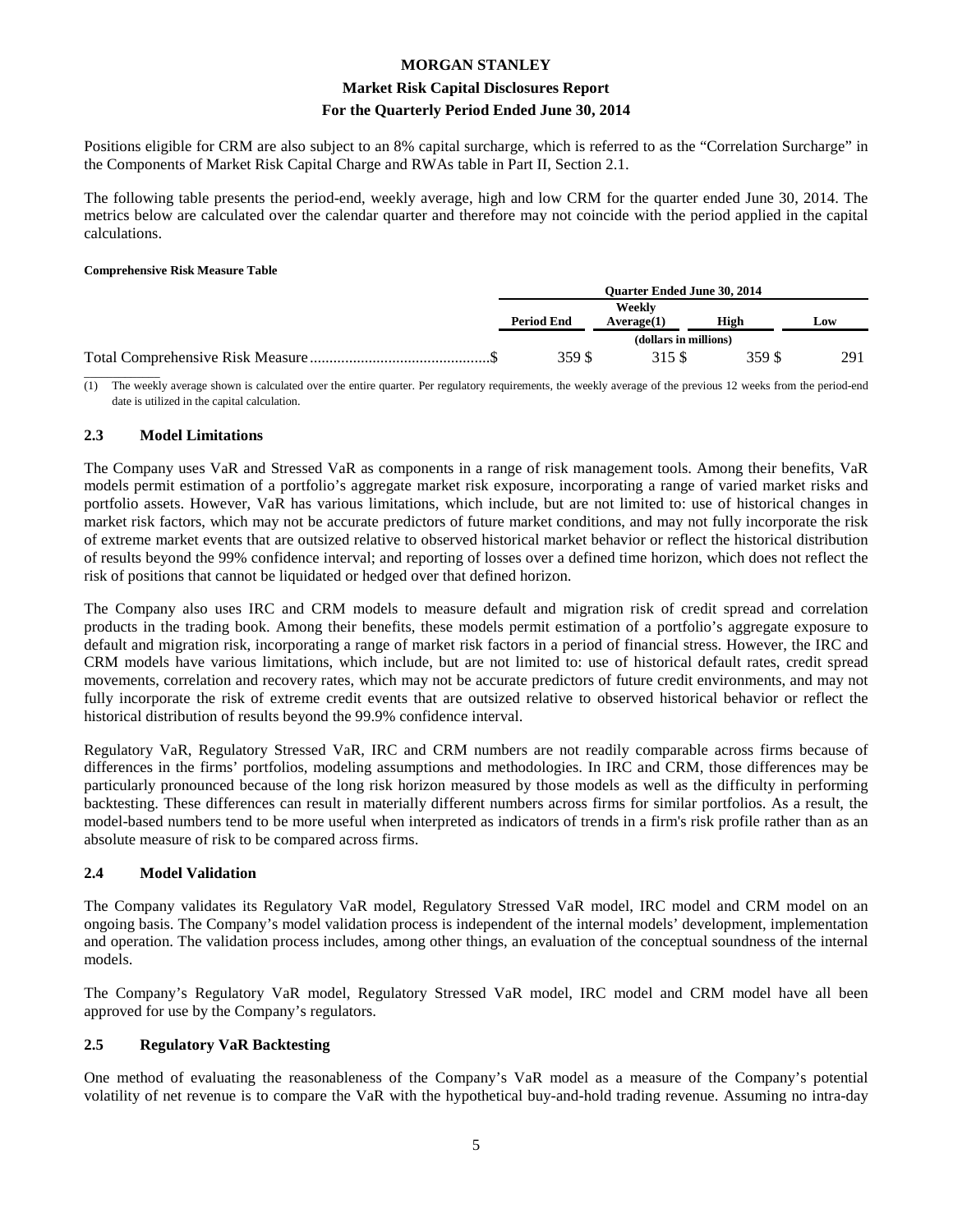#### **Market Risk Capital Disclosures Report For the Quarterly Period Ended June 30, 2014**

trading, for a 99%/one-day VaR, the expected number of times that trading losses should exceed VaR during the year is two to three times, and, in general, if trading losses were to exceed VaR more than ten times in a year, the adequacy of the VaR model would be questioned. For days where losses exceed the VaR statistic, the Company examines the drivers of trading losses to evaluate the VaR model's accuracy relative to realized trading results.

The Company regularly conducts a comparison of its VaR-based estimates with buy-and-hold gains or losses experienced ("backtesting"). The buy-and-hold gains or loss is defined in the U.S. Basel III as profits or losses on covered positions, as defined in Part II, Section 2.6 below, excluding fees, commissions, reserves, net interest income and intraday trading. The buy-and-hold gains or losses utilized for Regulatory VaR backtesting differs from the daily net trading revenue as disclosed in "Quantitative and Qualitative Disclosures about Market Risk—Market Risk" in Part I, Item 3 of the Form 10-Q. The Company had no Regulatory VaR backtesting exceptions during the quarter ended June 30, 2014.

#### **2.6 Covered Positions**

#### **Composition of Trading Book**

During the quarter ended June 30, 2014, the Company had exposures to a wide range of interest rates, credit spread, equity prices, foreign exchange rates and commodity prices—and the associated implied volatilities and spreads—related to the global markets in which it conducts its trading activities. For more information about such exposures, see "Quantitative and Qualitative Disclosures about Market Risk—Risk Management—Market Risk—Sales and Trading and Related Activities" in Part II, Item 7A of the Form 10-K.

Under U.S. Basel III, covered positions include trading assets or liabilities held by the Company for the purpose of short-term resale or with the intent of benefiting from actual or expected price movements related to its market-making activities, as well as, foreign exchange and commodity exposure of certain banking book assets. CVA is not a covered position under U.S. Basel III and as a result, hedges to the non-covered CVA are themselves not eligible to be covered positions.

The Company manages its covered positions by employing a variety of risk mitigation strategies. These strategies include diversification of risk exposures and hedging. Hedging activities consist of the purchase or sale of positions in related securities and financial instruments, including a variety of derivative products (*e.g.*, futures, forwards, swaps and options). Hedging activities may not always provide effective mitigation against trading losses due to differences in the terms, specific characteristics or other basis risks that may exist between the hedge instrument and the risk exposure that is being hedged. The Company manages the market risk associated with its trading activities on a Company-wide basis, on a world-wide trading division level and on an individual product basis. The Company manages and monitors its market risk exposures in such a way as to maintain a portfolio that the Company believes is well-diversified in the aggregate with respect to market risk factors and that reflects the Company's aggregate risk tolerance as established by the Company's senior management.

#### **Valuation Policies, Procedures, and Methodologies for Covered Positions**

For more information on the Company's valuation policies, procedures, and methodologies for covered positions (trading assets and trading liabilities), see Note 2 (Significant Accounting Policies) and Note 4 (Fair Value Disclosures) to the consolidated financial statements in Part II, Item 8 of the Form 10-K and Note 4 (Fair Value Disclosures) to the condensed consolidated financial statements in Part I, Item 1 of the Form 10-Q.

#### **2.7 Stress Testing of Covered Positions**

The Company stress tests the market risk of its covered positions at a frequency appropriate to each portfolio and in no case less frequently than quarterly. The stress tests take into account concentration risk, illiquidity under stressed market conditions and other risks arising from the Company's trading activities.

In addition, the Company utilizes a proprietary economic stress testing methodology that comprehensively measures the Company's market and credit risk. The methodology simulates many stress scenarios based on more than 25 years of historical data and attempts to capture the different liquidities of various types of general and specific risks. Event and default risks for relevant credit portfolios are also captured.